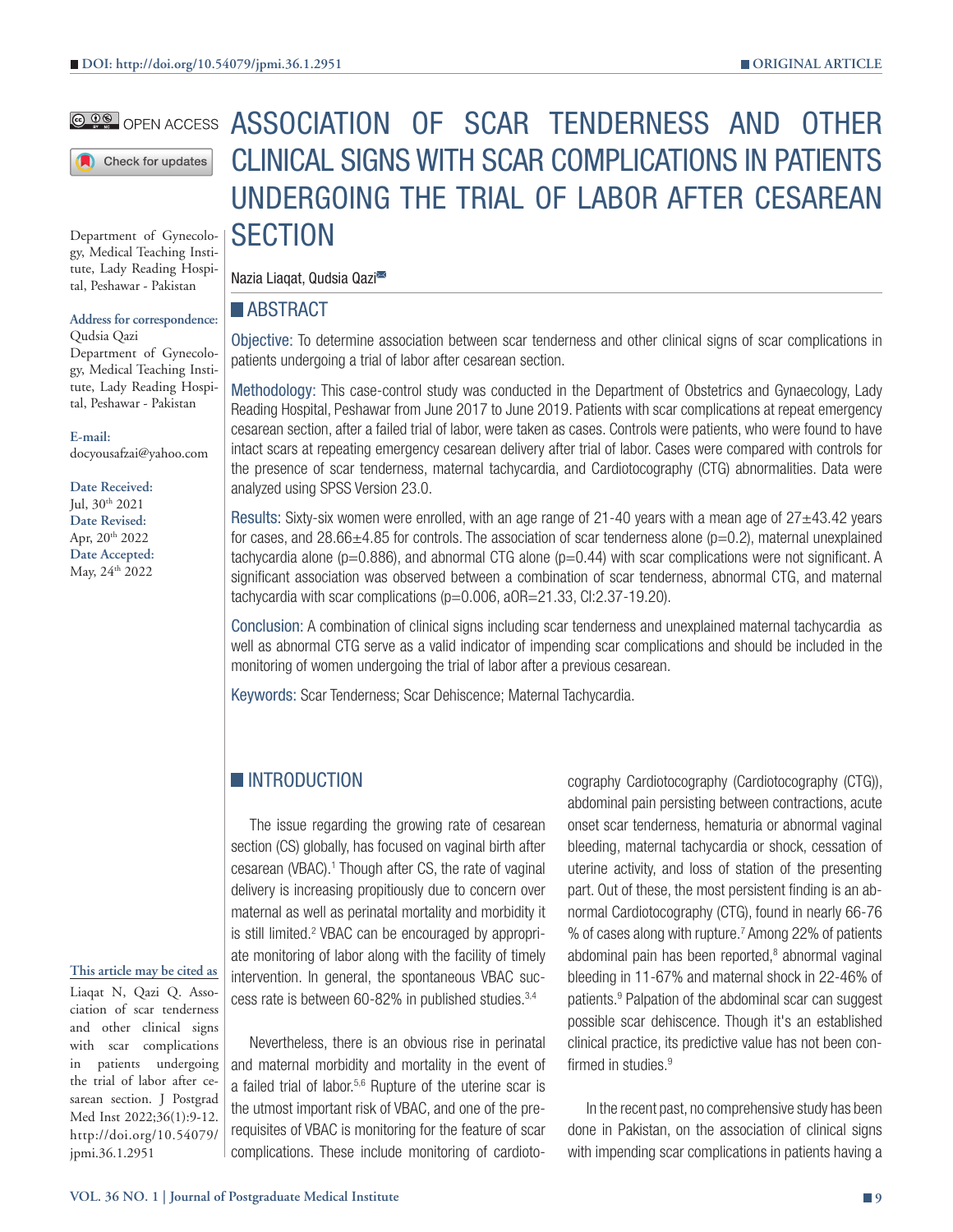trial of labor after previous cesarean delivery. Hence, the objective of this study was to find out the association of scar tenderness alone and in combination with other features with scar complications in patients experiencing repeat emergency cesarean section after a trial of labor is terminated. The results of this study will provide us with local statistics, which can help to make changes to our departmental protocols and will also open a window for further research

## **METHODOLOGY**

This was an unmatched case-control study carried out in the department of Obstetrics & Gynaecology, Lady Reading Hospital, Peshawar from June 2017 to June 2019. Enrolled patients were, those with a history of previous cesarean section(CS), having repeat emergency cesarean section after a trial of labor was terminated. Patients with scar complications (thinned out the scar, scar dehiscence) at repeat cesarean were classified as cases and those having intact scars were defined as controls. After the selection of each case (as defined above), the next available women who had fulfilled the criterion for controls (given above) were selected as controls. This ensured a case and control ratio of 1:1. Cases and controls were then compared for various features like scar tenderness alone during the trial of labor, unexplained maternal tachycardia alone, abnormal Cardiotocography (CTG) alone, a combination of scar tenderness with abnormal Cardiotocography (CTG), and maternal tachycardia separately and a combination of all thfeaturesture including scar tenderness, abnormal, Cardiotocography (Cardiotocography (CTG)) and maternal tachycardia. Data about all these features along with tthepatients' age, parity, Ber clinical condition,n and, labor progress was obtained from the patient's hospital document. Patients referred with complications of the trial of labor (obstructed labor, ruptured uterus, non-progress of labor scar rupture/dehiscence); with intrauterine fetal death and previous two or more cesarean sections were excluded from the study.

The study protocol was approved by the Ethical Committee of Lady Reading Hospital Peshawar, and all included patients were provided written informed consent. On probability consecutive sampling technique was done. The sample was calculated using the Open EPI online calculator for sample size estimation using a 95% confidence interval, level of significance as 5%, Power of study as 80%, Proportion of control with exposure as 0.4%, and the odds ratio of 4.3 for Association of abnormal Cardiotocography (CTG) and Scar complications.11 Patient information was recorded on pre-designed forms. Data were analyzed using SPSS, Version 23.0. Continuous variables were reported as mean and standard deviation and categorical variables as numbers (percent). The Chisquare test was applied for the association between categorical variables. Multivariate

logistic regression analysis was carried out to find adjusted odd ratios and to assess the independent effect of each variable.

#### **RESULTS**

There were 66 women in the study. Group A (cases) comprised of 33 patients and Group B (controls) consisted of 33 patients in 1:1. The mean age of Group A patients was  $27.42 \pm 4.42$  years and of Group B patients was  $28.66 \pm 4.85$  years. The mean BMI of Group A was  $25.54 \pm 4.54$  kg/m<sup>2</sup> and of Group B was  $25.93 \pm 4.39$  kg/m<sup>2</sup> respectively. There were 16 (48.48%) primiparas in Group A and 08 (24.24%) primiparas in Group A had 17 (51.51%) multiparous patients and Group B had 25 (75.75%) multiparous patients. In Group A history of previous successful VBAC was present in 11 (33.33%) patients and in Group B 13 (39.39%) patients had previous successful VBAC.

Table 1 describes the logistic regression analysis for association of scar tenderness and other signs with scar complications. According to the table, combined effect of scar tenderness, abnormal Cardiotocography (CTG), and maternal unexplained tachycardia had a significant association with scar complications ( $p=0.006$ ) with an adjusted odds ratio of 21.33 and the upper and lower lvel of confidence interval as 2.37 and 19.20 respectively.

|  |  |  |  |  | Table 1: Summary of Logistic Regression Analysis for Association of Scar Tenderness and Other Signs with Scar Complications |  |  |  |  |  |  |
|--|--|--|--|--|-----------------------------------------------------------------------------------------------------------------------------|--|--|--|--|--|--|
|  |  |  |  |  |                                                                                                                             |  |  |  |  |  |  |

|                                       |                    |                   |                | 95% CI for Odds Ratio |                            |       |       |  |  |  |
|---------------------------------------|--------------------|-------------------|----------------|-----------------------|----------------------------|-------|-------|--|--|--|
|                                       | Group A $N$ $(\%)$ | Group B N $(\% )$ | b(SE)          | p- value              | <b>Adjusted Odds Ratio</b> | Lower | Upper |  |  |  |
| Constant                              |                    | ۰                 | $-.575(0.417)$ | 0.16                  | 0.56                       | ۰     |       |  |  |  |
| Scar Tenderness (ST) Alone            | 8 (24.24)          | 12 (36.36)        | $-.580(.544)$  | 0.287                 | 0.56                       | 0.193 | 1.627 |  |  |  |
| Abnormal CTG Alone                    | 3(9.09)            | 6(18.18)          | $-.118(0.821)$ | 0.44                  | 1.78                       | 0.403 | 7.84  |  |  |  |
| Maternal Tachycardia Alone            | 4(12.12)           | 5(15.15)          | .575(.757)     | 0.886                 | 0.88                       | 0.178 | 4.441 |  |  |  |
| ST Along with Abnormal CTG            | 4(12.12)           | 4(12.12)          | $-.118(0.961)$ | 0.902                 | 0.88                       | 0.135 | 5.84  |  |  |  |
| ST Along with Maternal Tachycardia    | 2(6.06)            | 1(3.03)           | (1.294). 269-  | 0.327                 | 3.55                       | 0.28  | 44.88 |  |  |  |
| ST with Tachycardia with Abnormal CTG | 12 (36.36)         | 1(3.03)           | 3.060(1.121)   | 0.006                 | 21.33                      | 2.37  | 19.20 |  |  |  |

NOTE R2 = .255 (Cox && Snell), R2 = .341 (Nagelkerke). Model Chi-Sq. (df= 8), 19.471, p value = .013. \* = p<0.05, \*\* = p< 0.01 & \*\*\* = p<0.001.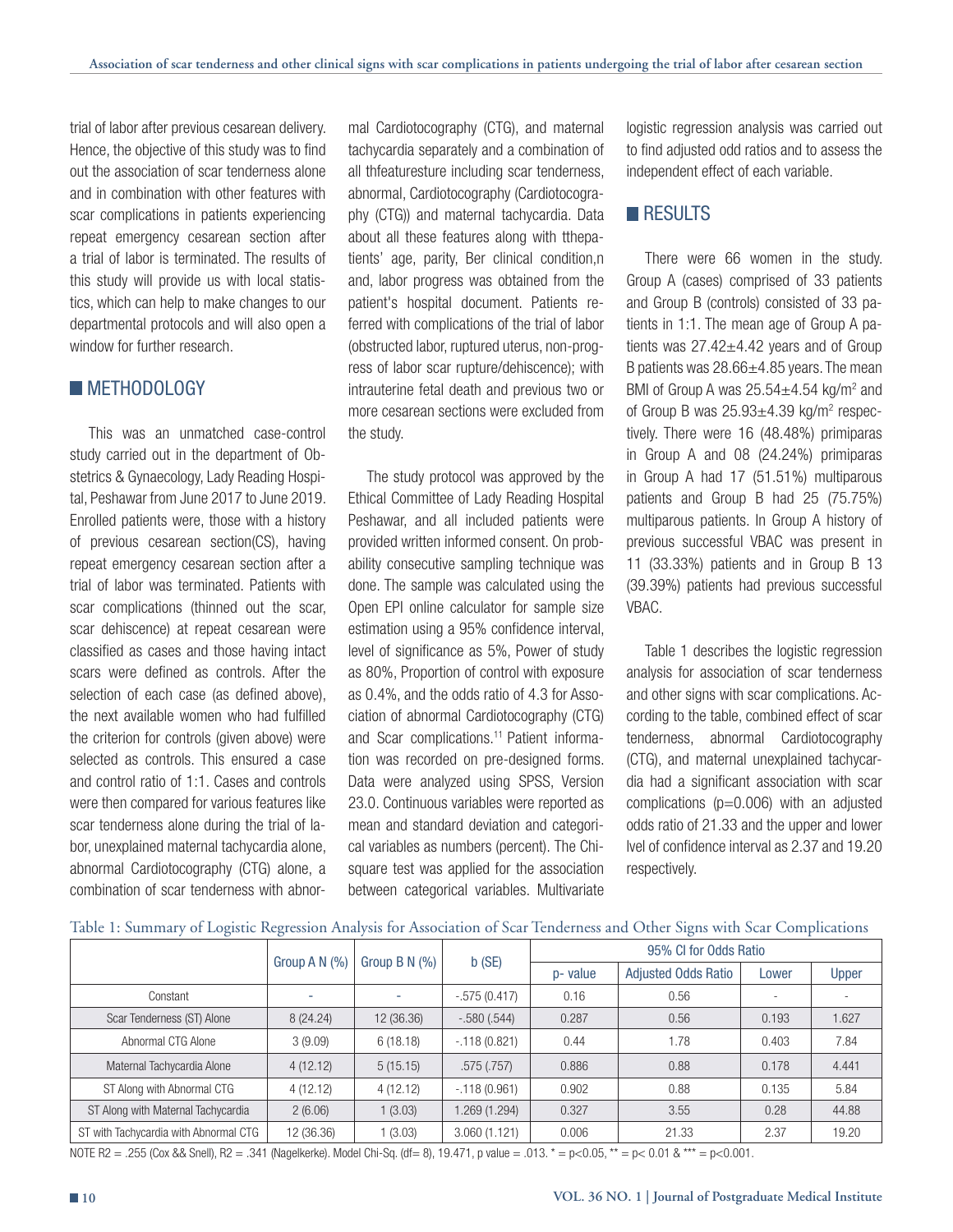# **DISCUSSION**

In our study, a combination of clinical signs including scar tenderness, unexplained maternal tachycardia, and Cardiotocography (CTG) abnormalities have been found to have a statistically significant association with scar complications in patients having a trial of labor after previous cesarean birth.

For the past several years, the incidence of cesarean section (CS) has been rising. To decrease this growth rate, and reduce the immediate and long-term complications of repeat cesarean births, patients' financial as well as medical pressure have led to increased use of trials of labor after a cesarean section. The added risk of scar complications in these patients compared to patients with non-scared uteri needs modified care in labor. As scar complications can significantly increase maternal morbidity and are associated with perinatal mortality and morbidity. This modified care includes monitoring for timely diagnosis and management of scar complications. Along with the routine geomaterial monitoring, emphasis is on certain signs for timely detection of complications. These include maternal vitals, scar tenderness, and fetal heart rate changes. This study was carried out to ascertain the significance and association of scar tenderness and other clinical signs alone and in combination with scar complications. After previous CS, vaginal birth is a persuasive choice that can serve as an alternative for repeat CS and help to lower the rate of CS as a good proportion of women meet the eligibility criterion of vaginal birth after previous cesarean delivery on average of 74.8%11 and a fairly success rate of around 70.7%.12

Few studies were done on VBAC that detailed scar tenderness and other clinical signs alone and in combination as one of the important reasons for the failure of a trial of the scar. In our study, none of the clinical signs alone was significantly associated with scar complications. Maimoona and colleagues also concluded from their study that scar tenderness alone is not associated with scar complications.<sup>12</sup> In a study done in India scar tenderness was found to be a reliable predictor of scar complications with sensitivity and specificity of 92.3% and 3.8%, respectively. The likelihood ratio of a positive sign of scar tenderness being associated with scar complications in labor is 1.48.<sup>5</sup> Similarly in another study done in Pakistan scar tenderness was found to be a strong predictor of scar complications with a sensitivity of 86.3 percent.<sup>10</sup> This is in contrast to our findings. In our study scar tenderness alone didn't show a statistically significant association with scar complications. This difference in findings can be explained by the relatively subjective nature of this clinical sign. Also, the appearance of this sign in labor can result in varying degrees of concerns and the resultant time to intervention may also vary. All of these can have an impact on the findings observed in different studies. In the same Indian study maternal tachycardia was not a significant predictor of scar complications in labor (p value=0.2).5 Our study also shows the same finding i.e., maternal tachycardia is not significantly associated with scar complications. The study designs of both these two studies were different from our study.

Like the other two clinical signs of tenderness and maternal tachycardiac abnormalities alone were also not found to be associated with scar complications in our study. However, in a multicenter case-control study done by David and colleagues, there was a significant association of fetal heart rate abnormalities with scar rupture in the hour preceding the diagnosis of scar rupture.<sup>13</sup> In a case-control study done by Anderson, it was found that Cardiotocography (CTG) abnormalities alone are not predictive of scar complications.14 Our study emphasizes the need to bear the broader clinical picture in mind before terminating a trial of

labor in favor of emergency repeat cesarean section taking into account scar tenderness, maternal unexplained tachycardia, and Cardiotocography (CTG) abnormalities in combination. Signs considered in isolation from each other can result in unnecessary repeat cesarean deliveries.

The previous practice of pre-labor assessment of uterine scar as a sole guide to deciding regarding VBAC is no longer in use in modern obstetrics because of its limited clinical utility. Labor pains are the best test to assess the integrity of uterine scar. However, scar complications in the event of VBAC almost double all the maternal and fetal complications of emergency cesarean delivery. So reliable signs and predictors of impending scar complications are the need of modern obstetrics.15,16

# **CONCLUSION**

A combination of clinical signs including scar tenderness, Cardiotocography (CTG) abnormalities, and unexplained maternal tachycardia serve as valid indicators of impending scar complications and should be included in the monitoring of women undergoing the trial of labor after a previous cesarean.

#### **REFERENCES**

- 1. Fagerberg MC, Maršál K, Källén K. Predicting the chance of vaginal delivery after one cesarean section: validation and elaboration of a published prediction model. Eur J Obstet Gynecol Reprod Biol. 2015;188:88-94. DOI: 10.1016/j. ejogrb.2015.02.031.
- 2. Chaillet N, Dumont A, Abrahamowicz M, Pasquier JC, Audibert F, Monnier P, et al. A cluster-randomized trial to reduce cesarean delivery rates in Quebec. New England Journal of Medicine. 2015;372(18):1710-21. DOI: N Engl J Med 2015 Apr 30;372(18):1710-21.